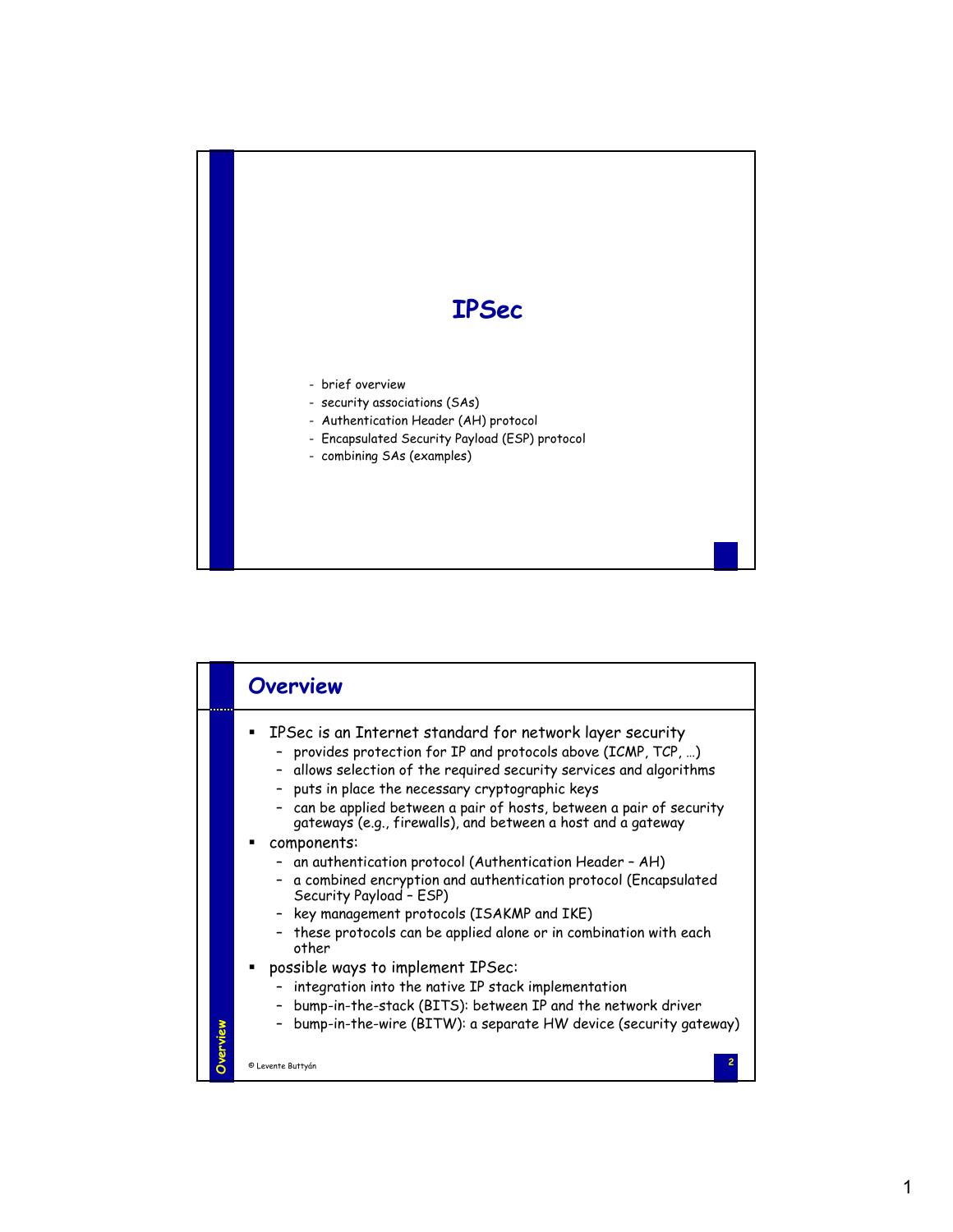|          | <b>IPSec services</b>                   |              |                          |                                           |
|----------|-----------------------------------------|--------------|--------------------------|-------------------------------------------|
|          |                                         | AH           | ESP<br>(encryption only) | ESP<br>(encryption and<br>authentication) |
|          | integrity                               | $\checkmark$ |                          | ✓                                         |
|          | data origin<br>authentication           |              |                          |                                           |
|          | replay detection                        | ✓            | $\checkmark$             | ✓                                         |
|          | confidentiality                         |              | $\checkmark$             | ✓                                         |
|          | limited traffic flow<br>confidentiality |              | ✓                        |                                           |
| Overview | © Levente Buttyán                       |              |                          |                                           |

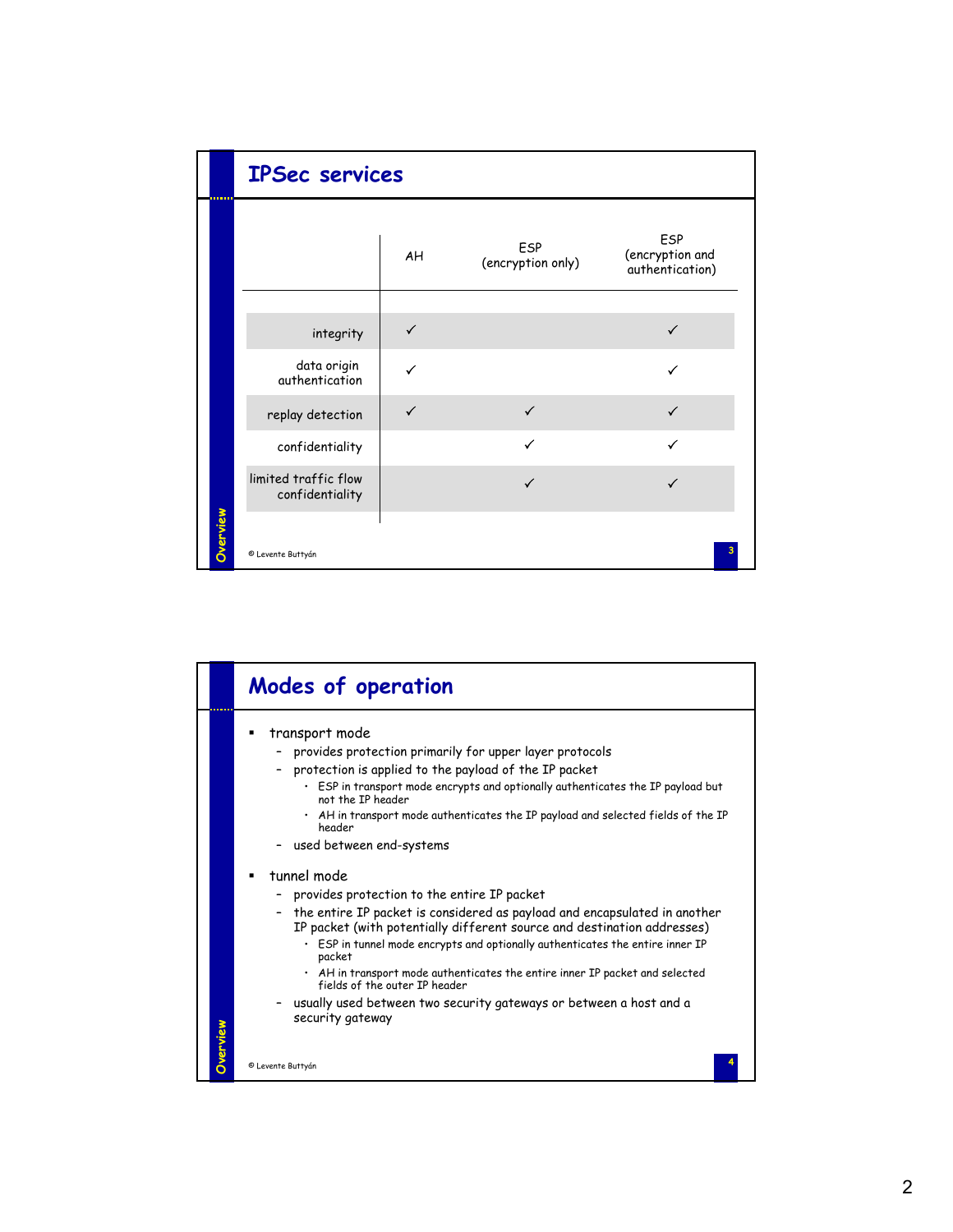

|                      | <b>SA parameters</b>                                                                                                                                                                                                                                                                                                                                                                                                                                                                                                                                                                                                      |
|----------------------|---------------------------------------------------------------------------------------------------------------------------------------------------------------------------------------------------------------------------------------------------------------------------------------------------------------------------------------------------------------------------------------------------------------------------------------------------------------------------------------------------------------------------------------------------------------------------------------------------------------------------|
| ecurity associations | end-points<br>- IP addresses<br>AH / ESP information<br>٠<br>- algorithm, key, and related parameters<br>protocol mode<br>- tunnel or transport mode<br>sequence number counter<br>- counts the packets sent using this SA<br>sequence counter overflow flag<br>- indicates whether overflow of the sequence number counter should<br>prevent further transmission using this SA<br>anti-replay window<br>- used to determine whether an inbound AH or ESP packet is a replay<br>lifetime<br>- a time interval or byte count after which this SA must be terminated<br>path MTU<br>any observed maximum transmission unit |
|                      | © Levente Buttyán                                                                                                                                                                                                                                                                                                                                                                                                                                                                                                                                                                                                         |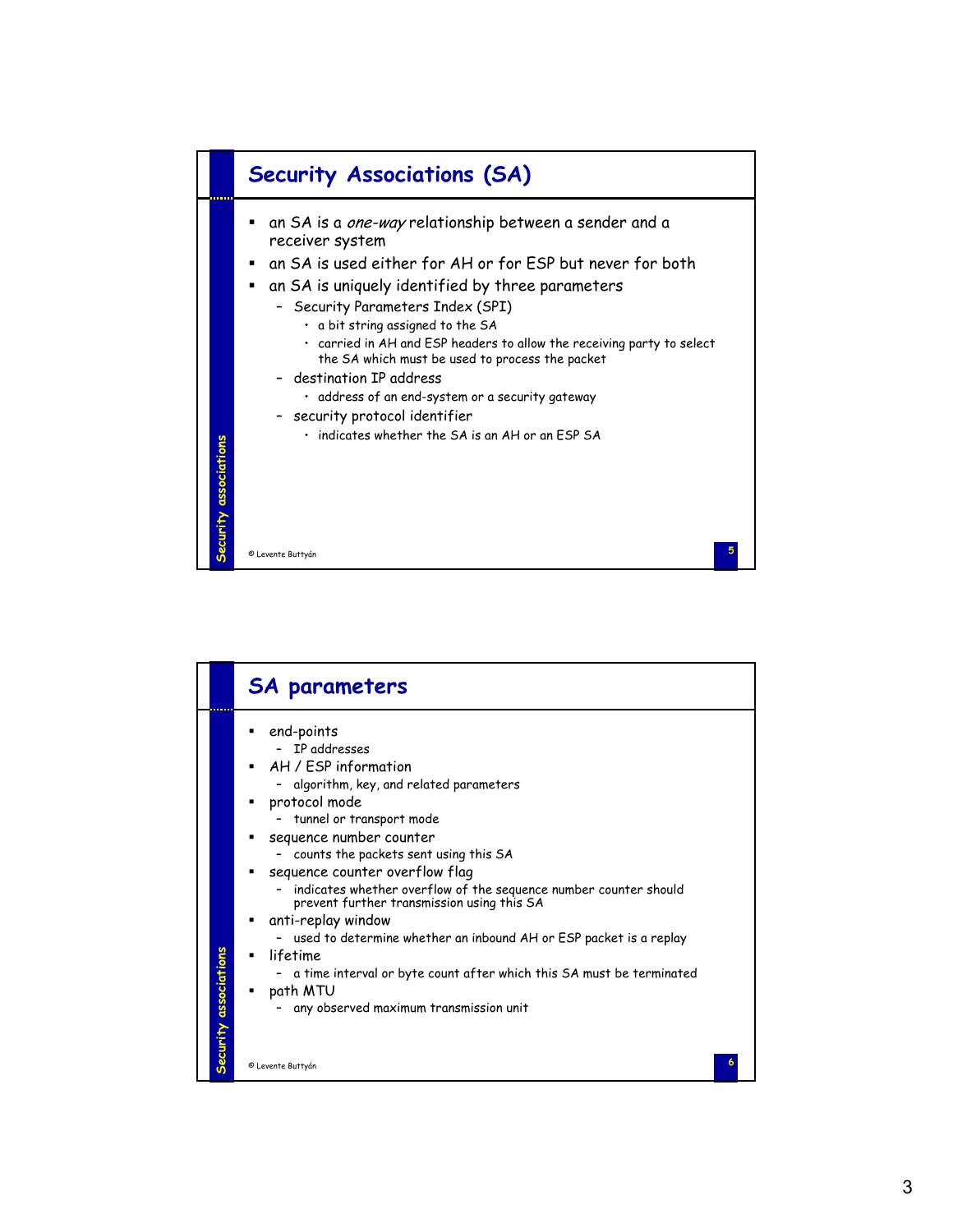|                                            | $\Omega$<br>8<br>16<br>31<br>next        | next header<br>type of header immediately                                                         |
|--------------------------------------------|------------------------------------------|---------------------------------------------------------------------------------------------------|
|                                            | payload<br>reserved<br>header<br>length  | following this header (e.g., TCP,<br>IP, etc.)                                                    |
|                                            | Security Parameters Index (SPI)          | payload length<br>length of AH (in 32 bit words)                                                  |
|                                            | sequence number                          | min <sub>1</sub> s <sub>2</sub><br>e.g., 4 if Authentication data is<br>3x32 bits long            |
| <b>Iuthentication Header (AH) Protocol</b> | authentication data<br>(variable length) | Security Parameters Index<br>identifies the SA used to<br>generate this header<br>sequence number |
|                                            |                                          | sequence number of the packet<br>authentication data                                              |
|                                            |                                          | a (truncated) MAC (default<br>length is 3x32 bits)                                                |
|                                            |                                          |                                                                                                   |

| original IPv4 packet  |                   |                   |                                                          |      |  |
|-----------------------|-------------------|-------------------|----------------------------------------------------------|------|--|
| original<br>IP header | TCP/UDP<br>header |                   | data                                                     |      |  |
| original<br>IP header | AH                | TCP/UDP<br>header | authenticated except for mutable fields in the IP header | data |  |
| AH in tunnel mode     |                   |                   |                                                          |      |  |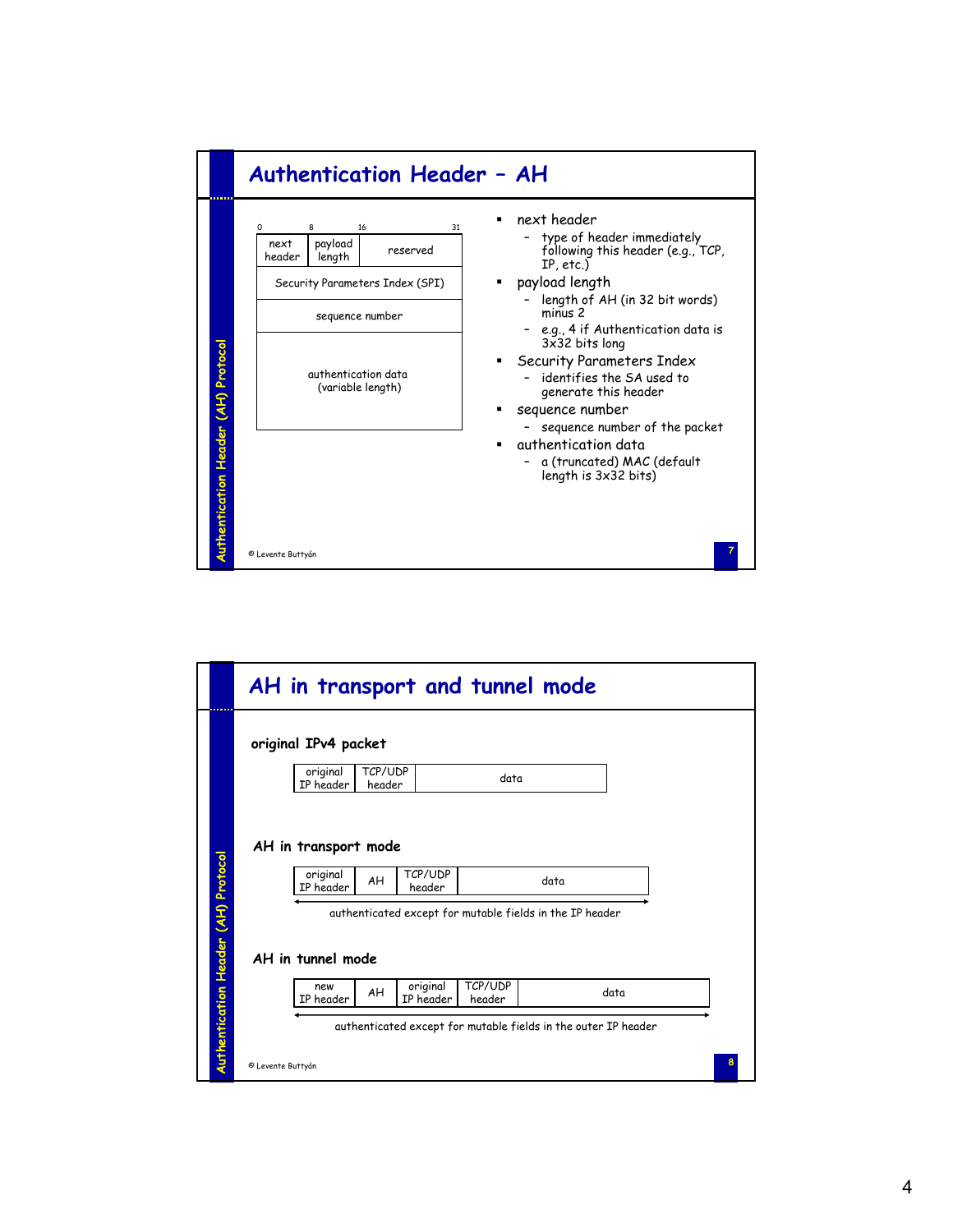

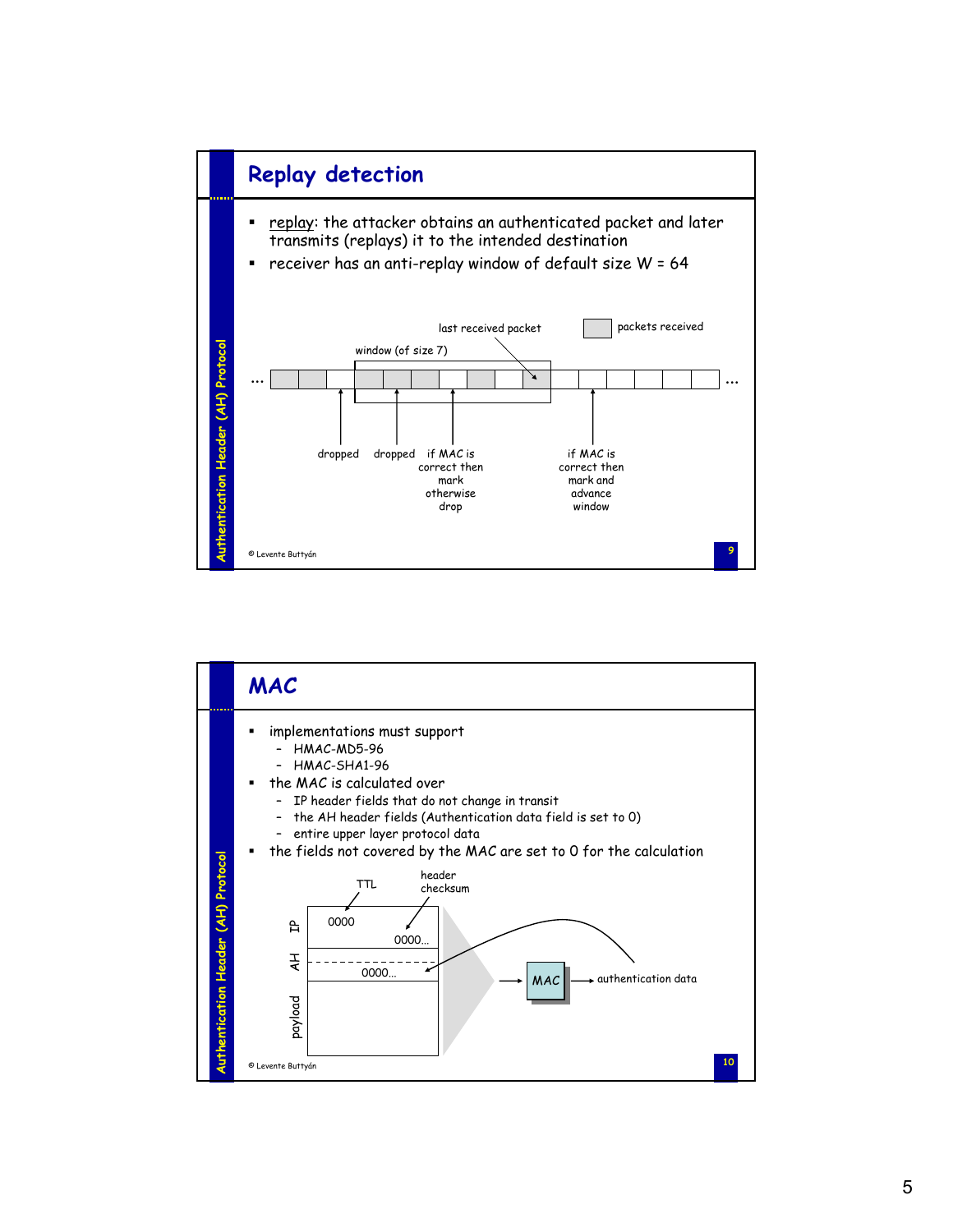

|                                               | <b>Encryption and MAC algorithms</b>                                                                                                                                                                                                                                                                                                                                                                                                                                                                                                                                                                                                                                              |
|-----------------------------------------------|-----------------------------------------------------------------------------------------------------------------------------------------------------------------------------------------------------------------------------------------------------------------------------------------------------------------------------------------------------------------------------------------------------------------------------------------------------------------------------------------------------------------------------------------------------------------------------------------------------------------------------------------------------------------------------------|
| Encapsulating Security Payload (ESP) Protocol | encryption<br>applied to the payload, padding, pad length, and next header fields<br>- if an IV is needed, then it is explicitly carried at the beginning of<br>the payload data (the IV is not encrypted)<br>- implementations must support DES-CBC<br>other suggested algorithms: 3DES, RC5, IDEA, 3IDEA, CAST,<br>Blowfish<br>MAC<br>$\blacksquare$<br>default length is 3x32 bits<br>implementations must support HMAC-MD5-96 and HMAC-SHA1-<br>96<br>MAC is computed over the SPI, sequence number, and encrypted<br>payload, padding, pad length, and next header fields<br>unlike in AH, here the MAC does not cover the preceding IP<br>header<br>12<br>© Levente Buttyán |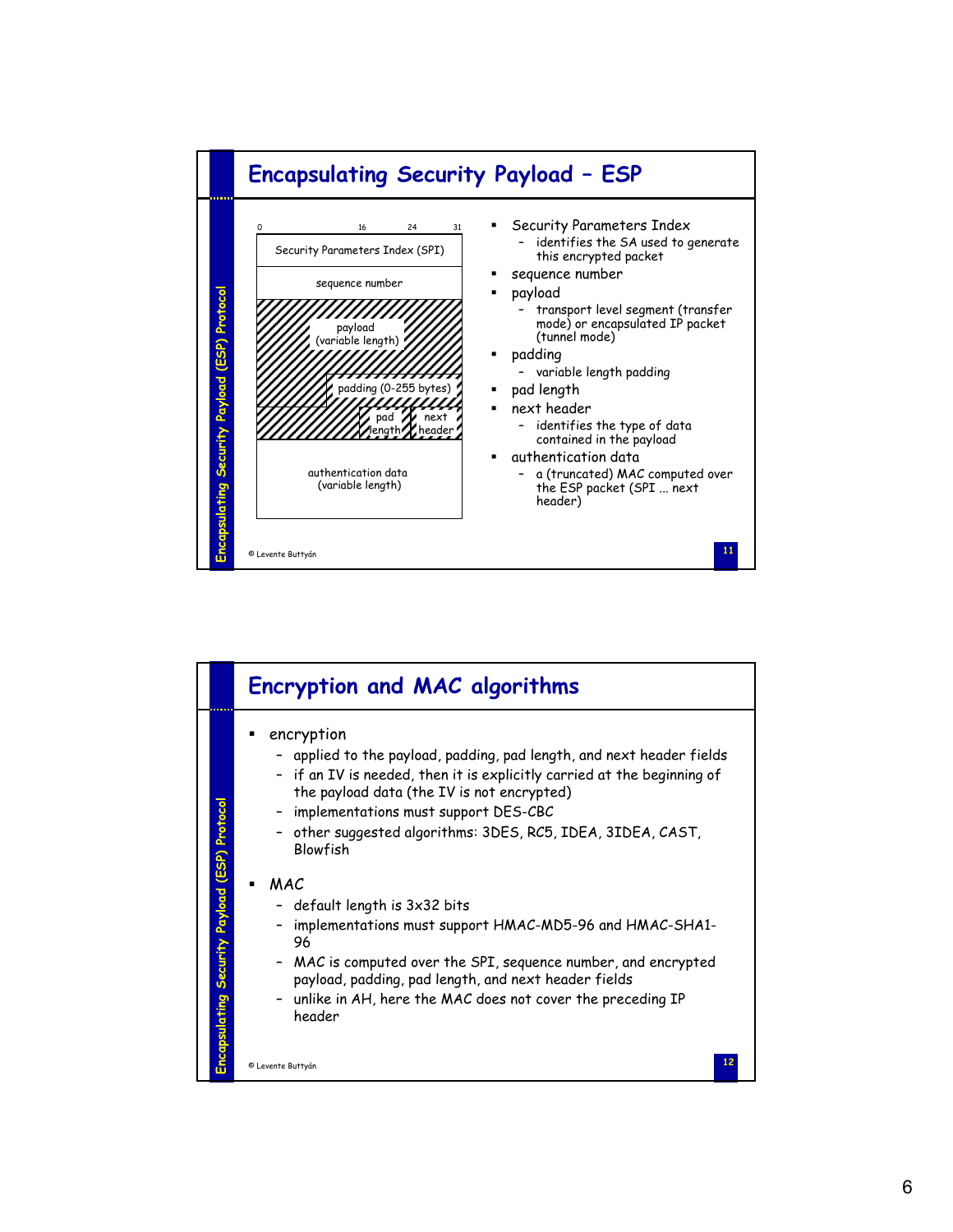|                       |                       | original IPv4 packet |                  |                   |           |      |         |            |         |            |
|-----------------------|-----------------------|----------------------|------------------|-------------------|-----------|------|---------|------------|---------|------------|
|                       | original<br>IP header | TCP/UDP<br>header    |                  | data              |           |      |         |            |         |            |
| ESP in transport mode | original              | ESP                  | TCP/UDP          |                   | data      |      | ESP     | ESP        |         |            |
|                       | IP header             | header               | header           |                   |           |      | trailer | <b>MAC</b> |         |            |
|                       |                       |                      |                  |                   | encrypted |      |         |            |         |            |
|                       |                       |                      |                  |                   |           |      |         |            |         |            |
|                       |                       |                      |                  | authenticated     |           |      |         |            |         |            |
| ESP in tunnel mode    |                       |                      |                  |                   |           |      |         |            |         |            |
|                       | new                   | ESP                  | original         | TCP/UDP<br>header |           | data |         | ESP        | trailer | ESP<br>MAC |
|                       | IP header             |                      | header IP header |                   | encrypted |      |         |            |         |            |

|                                 |                                                                                                                                                                                                                                                              | <b>Combining security associations</b>                                                                                                           |  |  |  |  |  |  |  |
|---------------------------------|--------------------------------------------------------------------------------------------------------------------------------------------------------------------------------------------------------------------------------------------------------------|--------------------------------------------------------------------------------------------------------------------------------------------------|--|--|--|--|--|--|--|
|                                 |                                                                                                                                                                                                                                                              | transport adjacency (basic ESP-AH combination)<br>apply ESP in transport mode without authentication<br>$1_{-}$<br>2. apply AH in transport mode |  |  |  |  |  |  |  |
|                                 | original<br>TCP/UDP<br>ESP<br><b>ESP</b><br>AH<br>data<br>IP header<br>header<br>header<br>trailer<br>authenticated except for mutable fields in the IP header                                                                                               |                                                                                                                                                  |  |  |  |  |  |  |  |
| Combining security associations | iterated tunneling (multiple nested tunnels)<br>both end-points of the two tunnels are the same (host-to-host)<br>one end-point of the two tunnels is the same (host-to-gateway)<br>neither endpoint of the two tunnels is the same (gateway-to-<br>gateway) |                                                                                                                                                  |  |  |  |  |  |  |  |
|                                 |                                                                                                                                                                                                                                                              | transport within tunnel                                                                                                                          |  |  |  |  |  |  |  |
|                                 |                                                                                                                                                                                                                                                              | © Levente Buttyán                                                                                                                                |  |  |  |  |  |  |  |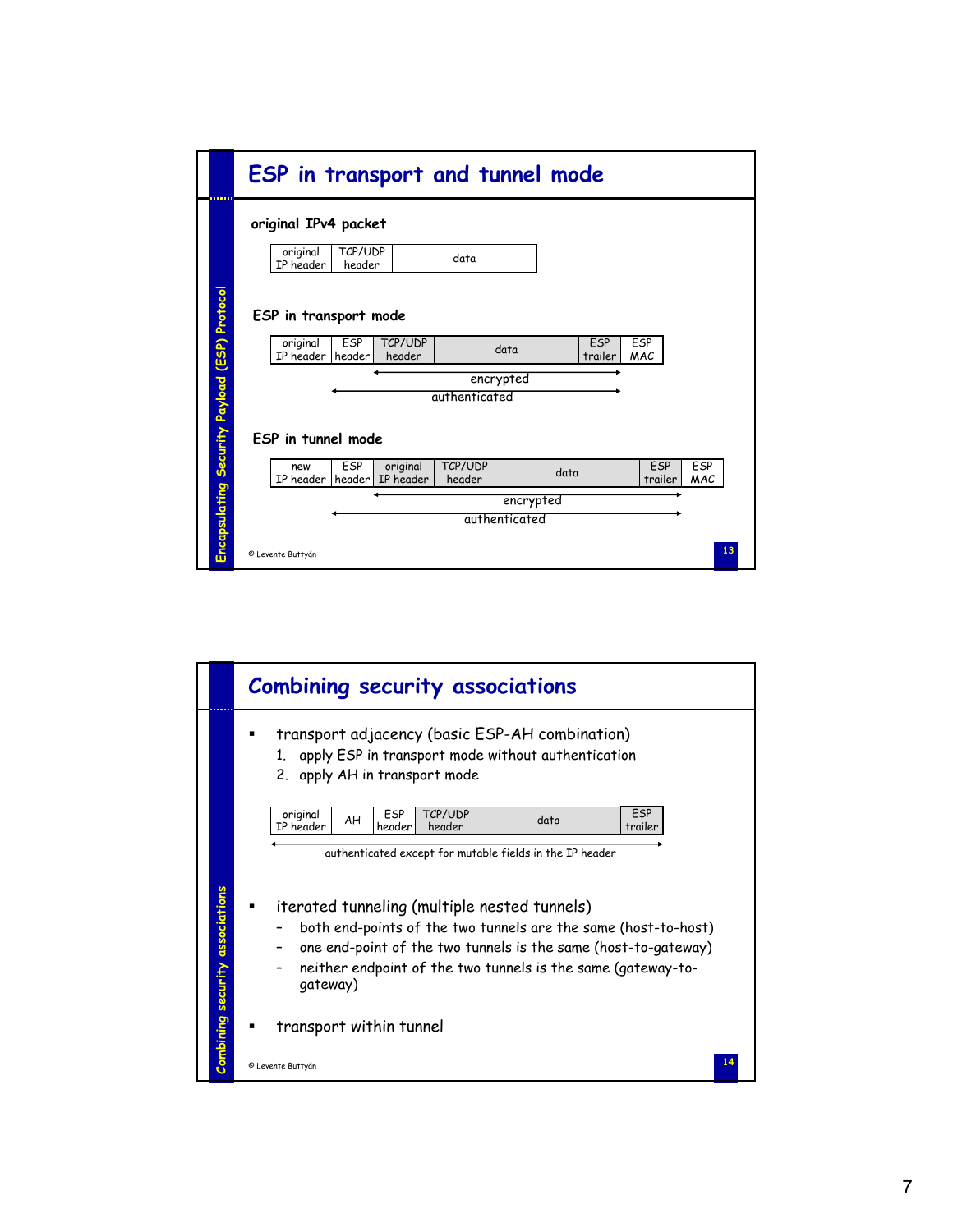

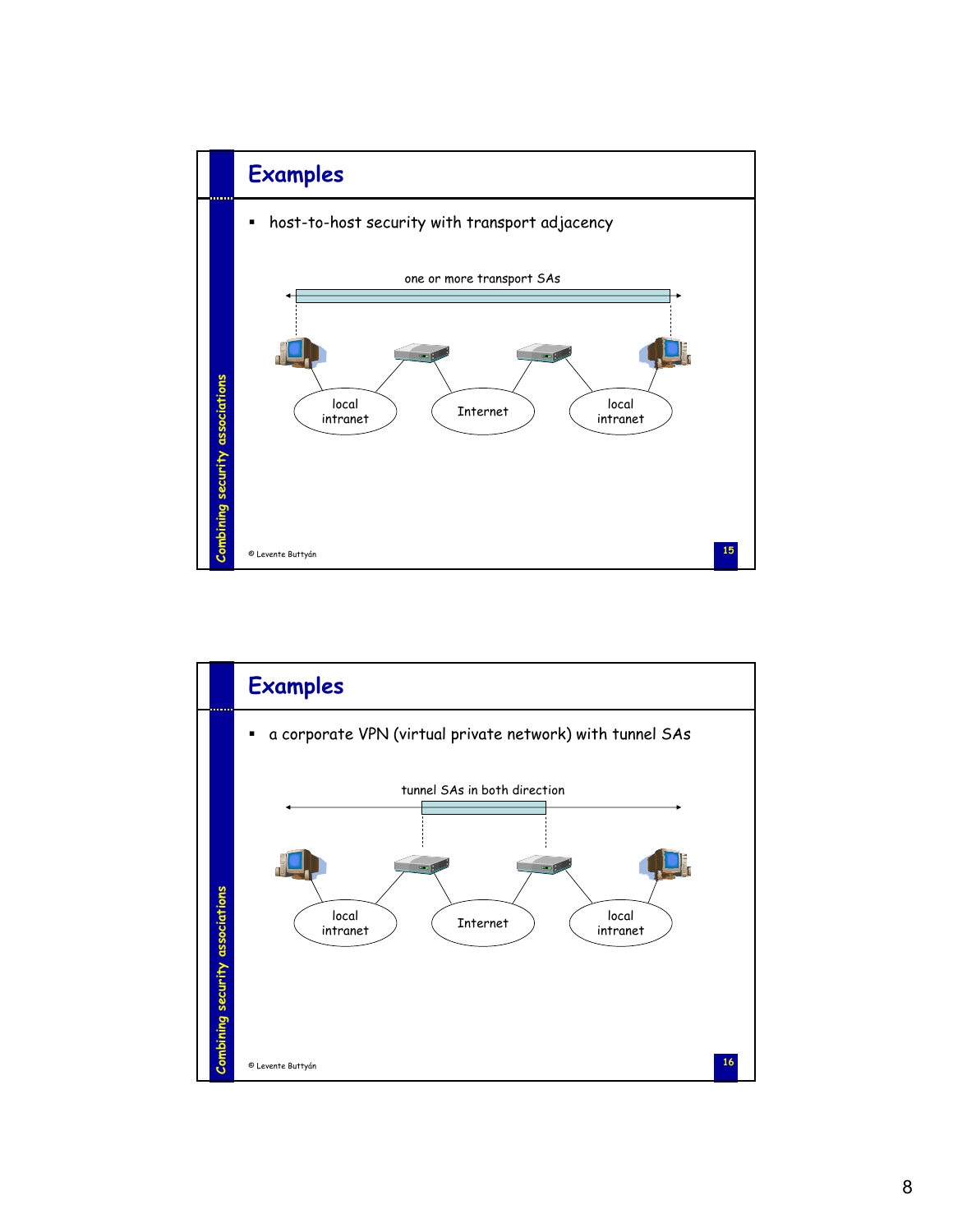